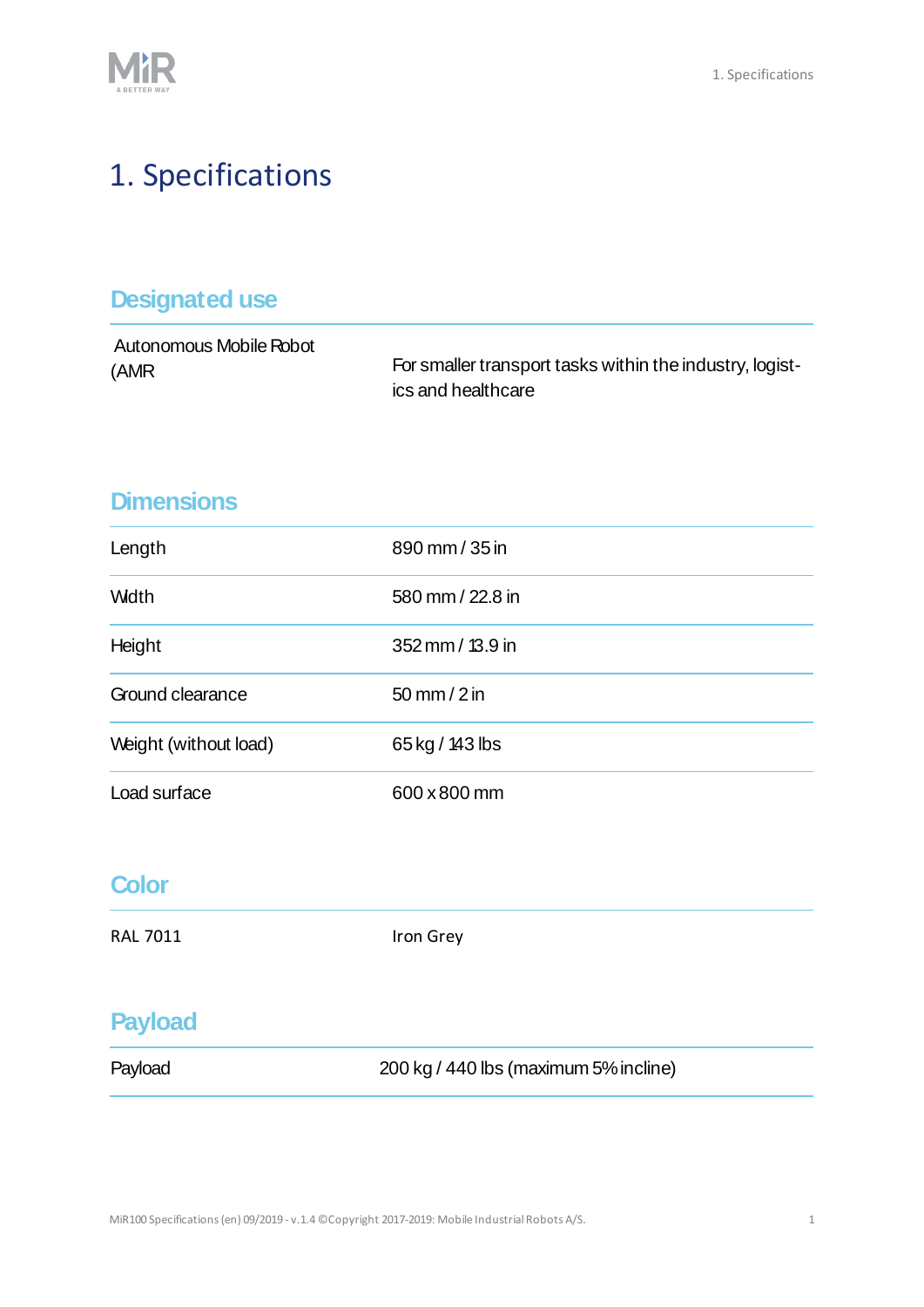

### **Payload**

Towing capacity 500 kg / 1100 lbs (seeMiRHook 200 specifications)

## **Speed and performance**

| Running time                                  | 10 hours or 15 km / 9 mi                                                              |
|-----------------------------------------------|---------------------------------------------------------------------------------------|
| Maximum speed                                 | Forwards: 1.1m/s (4 km/h) / Backwards: 0.3 m/s (1<br>km/h)                            |
| Turning radius                                | 520 mm / 20 in (around center of robot)                                               |
| Positioning accuracy                          | $+/-$ 50 mm / 2 in from center of position, $+/-$ 10 mm / 0.4<br>in to docking marker |
| Traversable gap and sill tol-<br>erance       | $20 \, \text{mm} / 0.8 \, \text{in}$                                                  |
| Position accuracy with pre-<br>cision docking | $+/-$ 1mm                                                                             |

#### **Power**

| <b>Battery</b>   | Li-NMC, 24 V, 40 Ah                                                                                     |
|------------------|---------------------------------------------------------------------------------------------------------|
| Charging time    | With cable: up to 4.5 hours (0-80%: 3 hours) / With<br>charging station: up to 3 hours (0-80%: 2 hours) |
| External charger | Input: 100-230 Vac, 50-60 Hz / Output: 24 V, max 15 A                                                   |